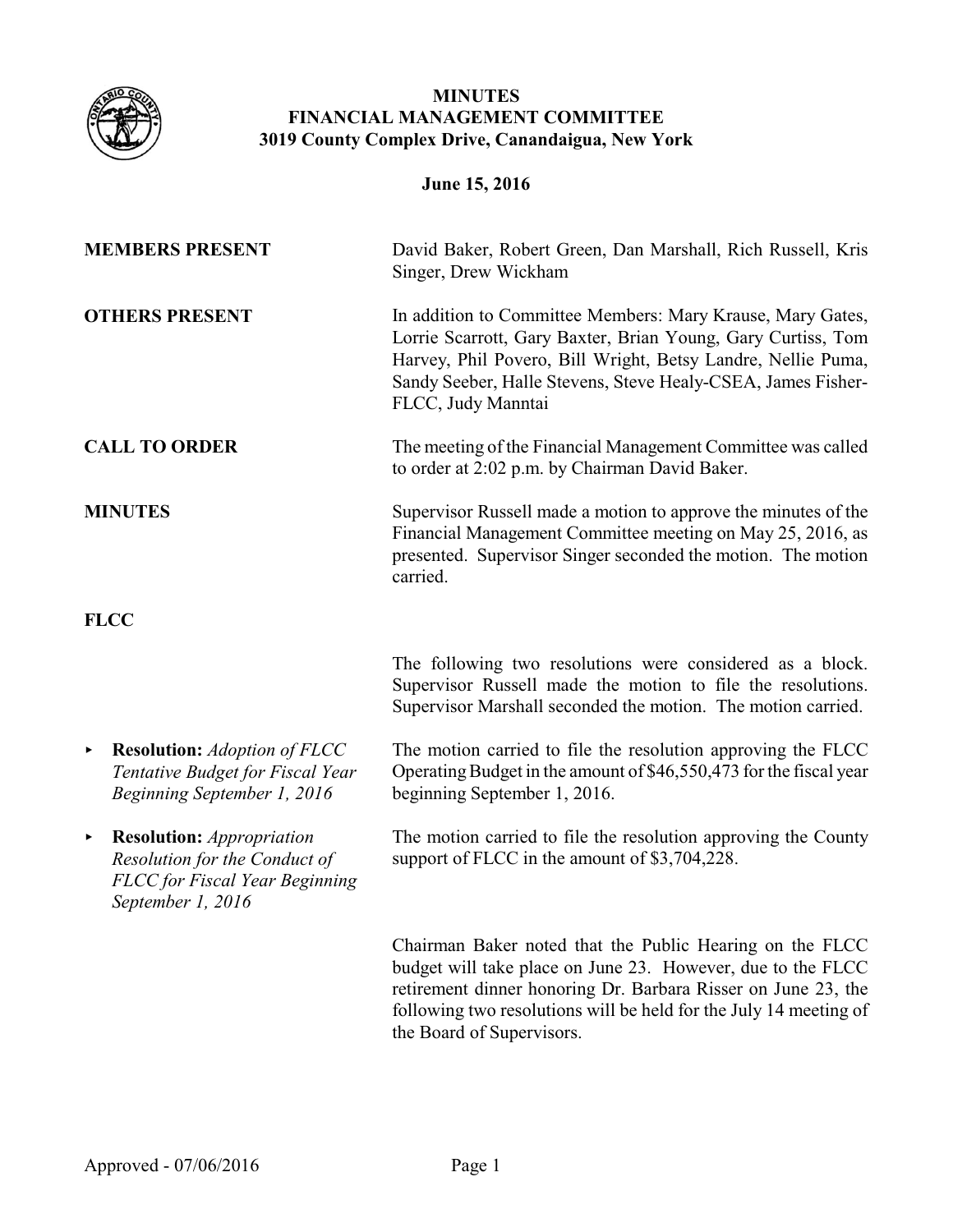# **PUBLIC SAFETY**

- < **Resolution:** *Sheriff ~ Authorization to Award to Upstate Wholesale Supply dba Brite Computers for Installation of Vigilant Solutions System*
- < **Transfer:** *Sheriff Crime Proceeds ~ Budget Transfer for Purchase of Investigative Tools from Crime Proceeds Reserve*

# **PUBLIC WORKS**

< **Resolution:** *Fleet Management ~ Authorization to Enter into Master Equity Lease Agreement and Maintenance Agreement - Enterprise Fleet Management*

Supervisor Green made a motion to file the resolution authorizing the Office of Sheriff to contract with Upstate Wholesale Supply dba Brite Computers for the installation, commissioning, and training of the Vigilant fixed license plate reader system for a total price of \$29,250. Supervisor Wickhamseconded the motion. The motion carried. Supervisor Baker voted in opposition to the motion.

Supervisor Green made a motion to approve the budget transfer of \$2,750 to appropriate funds from the Sheriff Crime Proceeds Reserve for the purchase of investigate tools. Supervisor Wickham seconded the motion. The motion carried.

Supervisor Singer made a motion to file the resolution authorizing the execution of a Master Equity Lease Agreement, Maintenance Agreement, with Enterprise Fleet Management and all other documents pertaining thereto for the purpose of selling, leasing, and maintaining vehicles for County use. Supervisor Russell seconded the motion.

Discussion took place regarding maintenance of the vehicles through QualTech and noting that Enterprise has added QualTech as a preferred vendor for maintenance.

By general consent it was agreed that prior to the Board of Supervisors' meeting, a "Whereas" paragraph will be added to the resolution to indicate that QualTech has been approved as a preferred vendor to service the vehicles.

The motion carried to approve the resolution as amended.

### **CAPITAL PROJECTS**

- < **Resolution:** *Public Works - Intersection Improvement ~ County Road 8 at County Road 41 & Shortsville Road - CP 06- 2013: Acceptance of New York State Revenue Contract and Budget Amendment*
- < **Resolution:** *Public Works ~ Lakeshore Drive & Moran Road*

Supervisor Russell made a motion to file the resolution to accept Supplemental Agreement #3 of the New York State Revenue Contract for the construction and construction inspection phases of Capital Project 06-2013 and to approve the budget amendment as indicated in the resolution. Supervisor Singer seconded the motion. The motion carried.

Supervisor Russell made a motion to file the resolution to approve the budget transfer of \$13,000, amend the budget in anticipation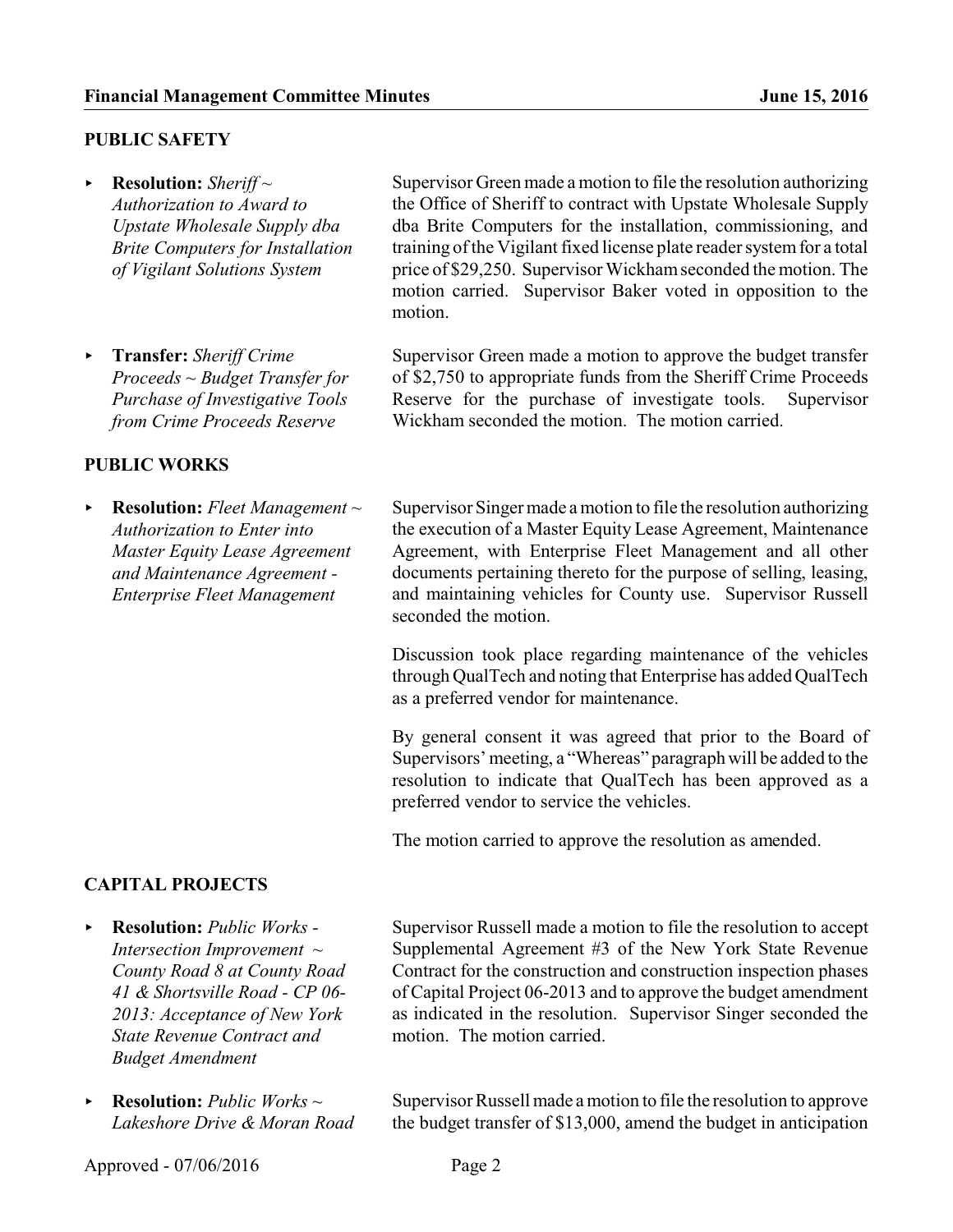|   | Sidewalk Improvements - CP 03-<br>2015: Award of Consultant<br>Contract Amendment - C&S<br>Engineers                                                                                                                                                                                                                                                                                                                                                           | of an additional contract with NYSDOT as detailed in the<br>resolution, and to authorize a contract amendment with C&S<br>Engineers, Inc., for detailed design, right-of-way acquisition, and<br>bid phase services for a cost not to exceed \$33,738.57. (The total<br>amended contract not to exceed \$99,845.81.) The contract will<br>expire on May 31, 2017. Supervisor Wickham seconded the<br>motion. The motion carried. |
|---|----------------------------------------------------------------------------------------------------------------------------------------------------------------------------------------------------------------------------------------------------------------------------------------------------------------------------------------------------------------------------------------------------------------------------------------------------------------|----------------------------------------------------------------------------------------------------------------------------------------------------------------------------------------------------------------------------------------------------------------------------------------------------------------------------------------------------------------------------------------------------------------------------------|
|   |                                                                                                                                                                                                                                                                                                                                                                                                                                                                | The following two resolutions were considered as a block.<br>Supervisor Wickham made the motion to file the resolutions.<br>Supervisor Marshall seconded the motion. The motion carried.                                                                                                                                                                                                                                         |
|   | <b>Resolution:</b> Public Works $\sim$<br>Creation of Capital Project No.<br>03-2016 - Replacement of<br>Ferguson Road Bridge at Flint<br>Creek: Authorizing the<br>Implementation and Funding in<br>the First Instance 100% of the<br>Federal-Aid and State<br>"Marchiselli" Program-Aid<br>Eligible Costs of a<br><b>Transportation Federal-Aid</b><br>Project, Appropriating Funds<br>and Award of Contract - Lu<br><b>Engineers - Engineering Services</b> | The motion carried to file the resolution to approve the creation<br>of Capital Project No. 03-2016, Replacement of Ferguson Road<br>Bridge Over Flint Creek, to authorize implementation and funding<br>as detailed in the resolution, and to authorize a contract with Lu<br>Engineers for engineering services at a cost to be indicated in the<br>resolution prior to submission to the Board of Supervisors.                |
| × | <b>Resolution:</b> Public Works $\sim$<br>Creation of Capital Project No.<br>04-2016 - Replacement of Old                                                                                                                                                                                                                                                                                                                                                      | The motion carried to file the resolution to approve the creation<br>of Capital Project No. 04-2016, Replacement of Old Mill Bridge<br>Over Flint Creek, to authorize implementation and funding as                                                                                                                                                                                                                              |

*Mill Bridge at Flint Creek: Authorizing the Implementation and Funding in the First Instance 100% of the Federal-Aid and State "Marchiselli" Program-Aid Eligible Costs of a Transportation Federal-Aid Project, Appropriating Funds and Award of Contract - Fisher Associates - Engineering Services*

< **Resolution:** *2014 FLCC Capital Maintenance Project - CP 01- 2015: Authorization to Amend Contract with Geograph*

of Capital Project No. 04-2016, Replacement of Old Mill Bridge Over Flint Creek, to authorize implementation and funding as detailed in the resolution, and to authorize a contract with Fisher Associates for engineering services at a cost to be indicated in the resolution prior to submission to the Board of Supervisors.

Supervisor Green made a motion to file the resolution to amend the contract with Geograph Industries, Inc., for the purchase of additional ADA interior signs for changes to FLCC offices and classrooms in the  $3<sup>rd</sup>$  floor library and  $4<sup>th</sup>$  floor art areas at the